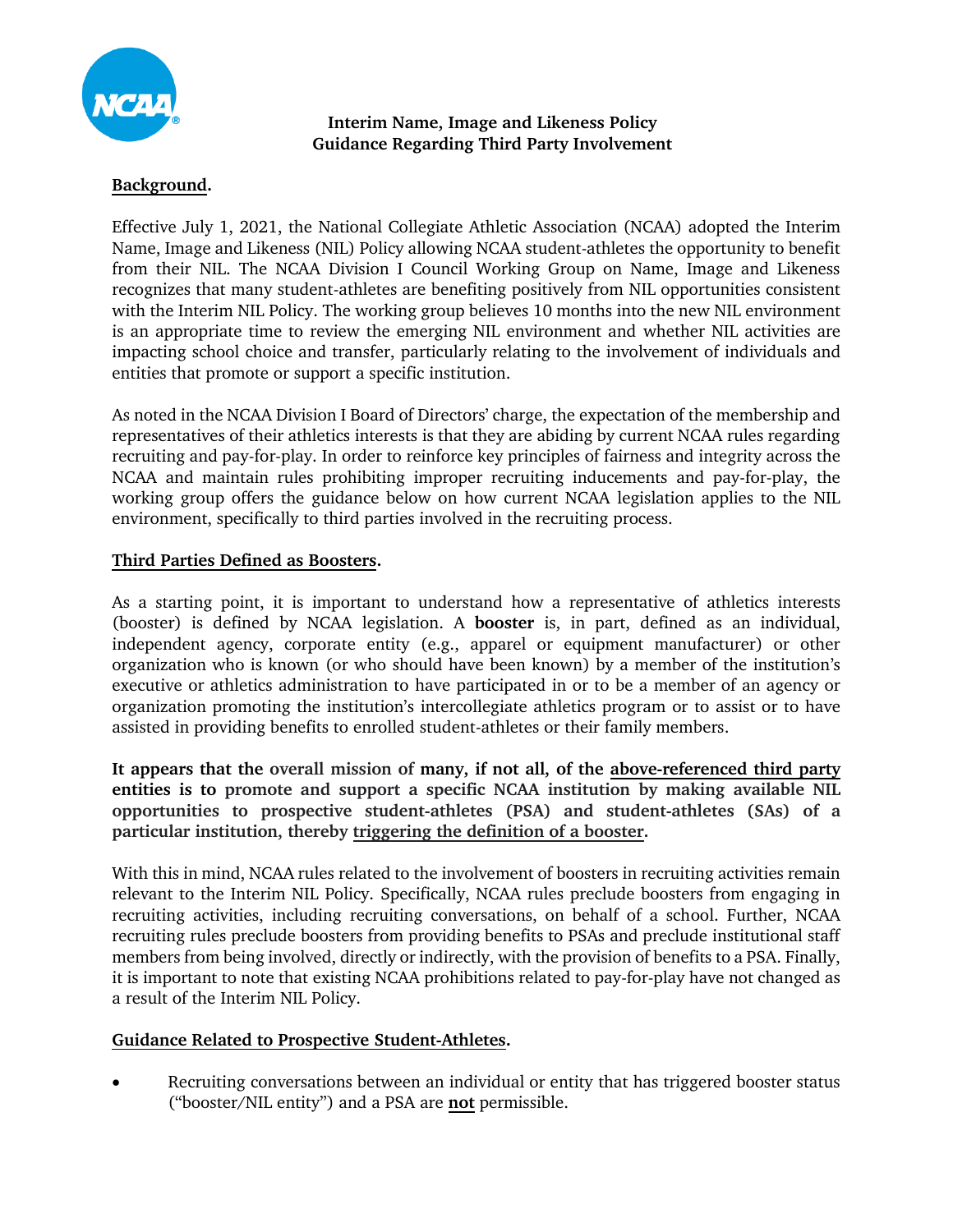\_\_\_\_\_\_\_\_\_

- Booster/NIL entity may **not** communicate (e.g., call, text, direct message) with a PSA, a PSA's family, or others affiliated with the PSA for a recruiting purpose or to encourage the PSA's enrollment at a particular institution.
- An NIL agreement between a PSA and a booster/NIL entity may **not** be guaranteed or promised contingent on initial or continuing enrollment at a particular institution.
- Institutional coaches and staff may **not** organize, facilitate or arrange a meeting between a booster/NIL entity and a PSA (e.g., *provide the individual or entity with a recruiting list or watch list, including the NCAA Transfer Portal*).
- Institutional coaches and staff may **not** communicate directly or indirectly with a PSA on behalf of a booster/NIL entity.
- *NIL agreements must be based on an independent, case-by-case analysis of the value that each athlete brings to an NIL agreement as opposed* to providing compensation or incentives for enrollment decisions (e.g., signing a letter of intent or transferring), athletic performance (e.g., points scored, minutes played, winning a contest), achievement (e.g., starting position, award winner) or membership on a team (e.g., being on roster).

## **Guidance Related to Current Student-Athletes.**

- An NIL agreement between a SA and a booster/NIL entity may **not** be guaranteed or promised contingent on initial or continuing enrollment at a particular institution.
- *NIL agreements must be based on an independent, case-by-case analysis of the value that each athlete brings to an NIL agreement as opposed* to providing compensation or incentives for enrollment decisions (e.g., signing a letter of intent or transferring), athletic performance (e.g., points scored, minutes played, winning a contest), achievement (e.g., starting position, award winner) or membership on a team*.*

A nonexhaustive list of relevant NCAA Division I legislation is provided below.

## **Applicable NCAA Division I Legislation.**

- Athletics department staff members are prohibited from representing a prospective student-athlete (PSA) or enrolled student-athlete (SA) in marketing their athletics ability or reputation. (NCAA Bylaw 11.1.3 – Representing Individuals in Marketing Athletics Ability/Reputation)
- Before a PSA signs a National Letter of Intent (NLI) or written offer of admission and/or financial aid or before the institution receives a financial deposit, an institution may comment publicly only to the extent of confirming its recruitment of the PSA. (Bylaw 13.10 – Publicity)